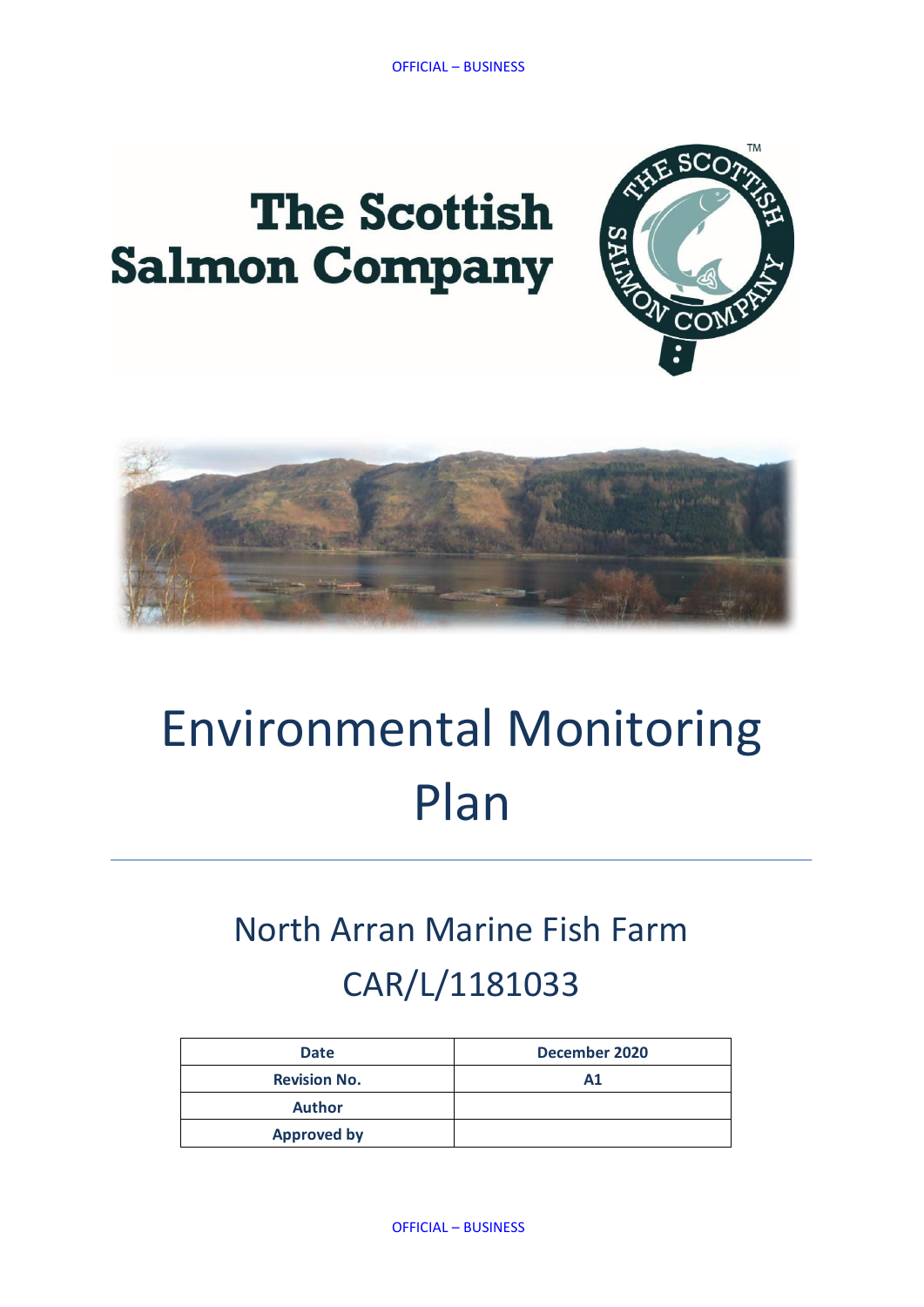#### **OFFICIAL - BUSINESS**

Environmental Monitoring Plan, North Arran CAR/L/1181033 **Revision A1** 

#### **Table of Contents**



| 1.  |  |
|-----|--|
| 1.1 |  |
| 1.2 |  |
| 1.3 |  |
| 2.  |  |
| 2.1 |  |
| 2.2 |  |
| 2.3 |  |
| 2.4 |  |
| 3.  |  |
| 3.1 |  |
|     |  |
| 3.2 |  |
| 3.3 |  |
| 3.4 |  |
| 3.5 |  |
| 3.6 |  |
|     |  |
|     |  |
|     |  |
|     |  |
|     |  |
|     |  |
|     |  |
|     |  |
| 4.  |  |
| 4.1 |  |
| 4.2 |  |
|     |  |
| 4.3 |  |
| 4.4 |  |
| 4.5 |  |
|     |  |
|     |  |
|     |  |

# Page 2 of 19OFFICIAL - BUSINESS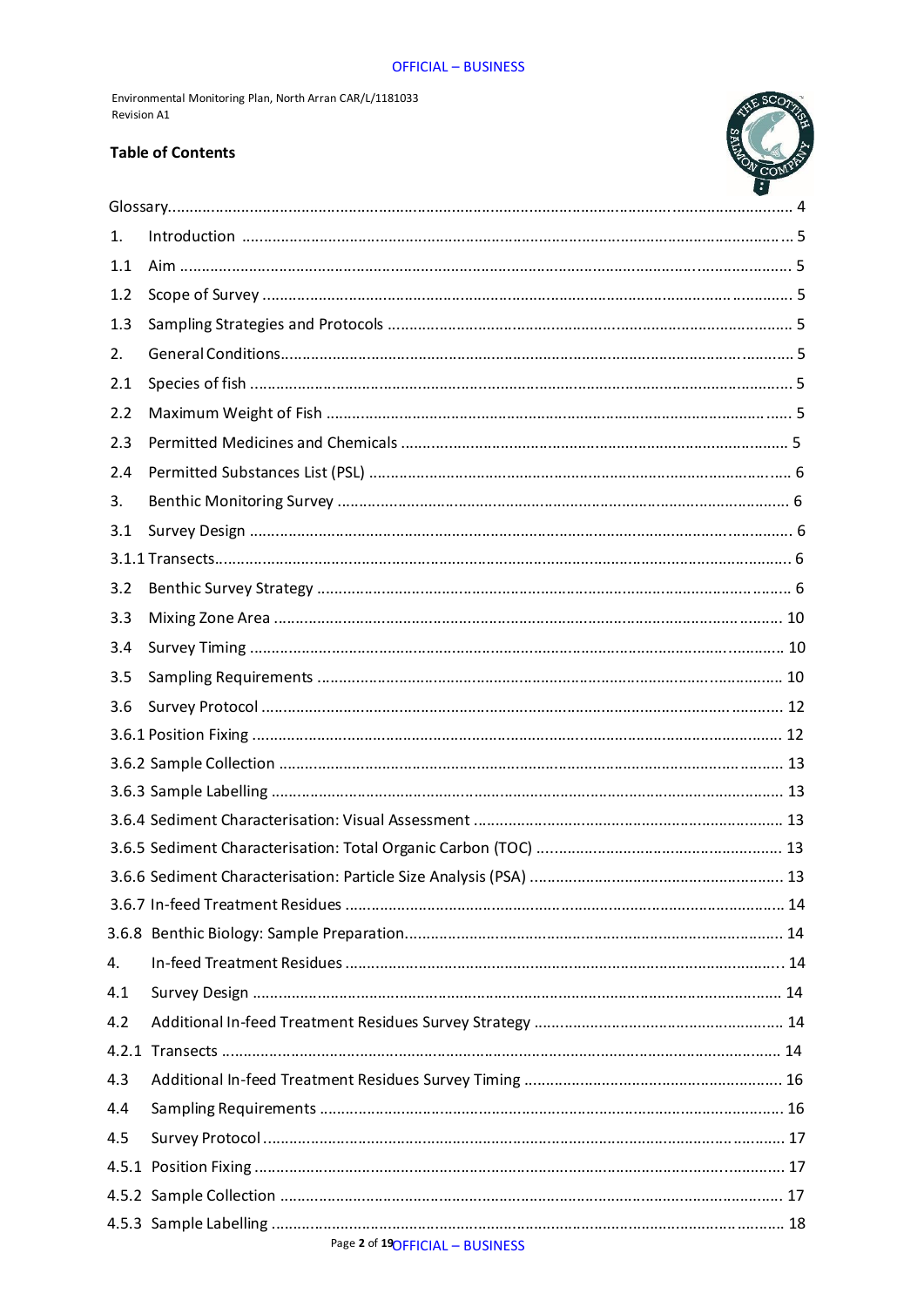Environmental Monitoring Plan, North Arran CAR/L/1181033 Revision A1



### **List of Tables**

| Table 7 South Group Additional In-feed Treatment Residues Station Locations  15 |  |
|---------------------------------------------------------------------------------|--|
| Table 8 North Group Additional In-feed Treatment Residues Station Locations  15 |  |
| Table 9 South Group Samples per Additional In-Feed Residue Survey Station  17   |  |
| Table 10 North Group Samples per Additional In-Feed Residue Survey Station  17  |  |

# **List of Figures**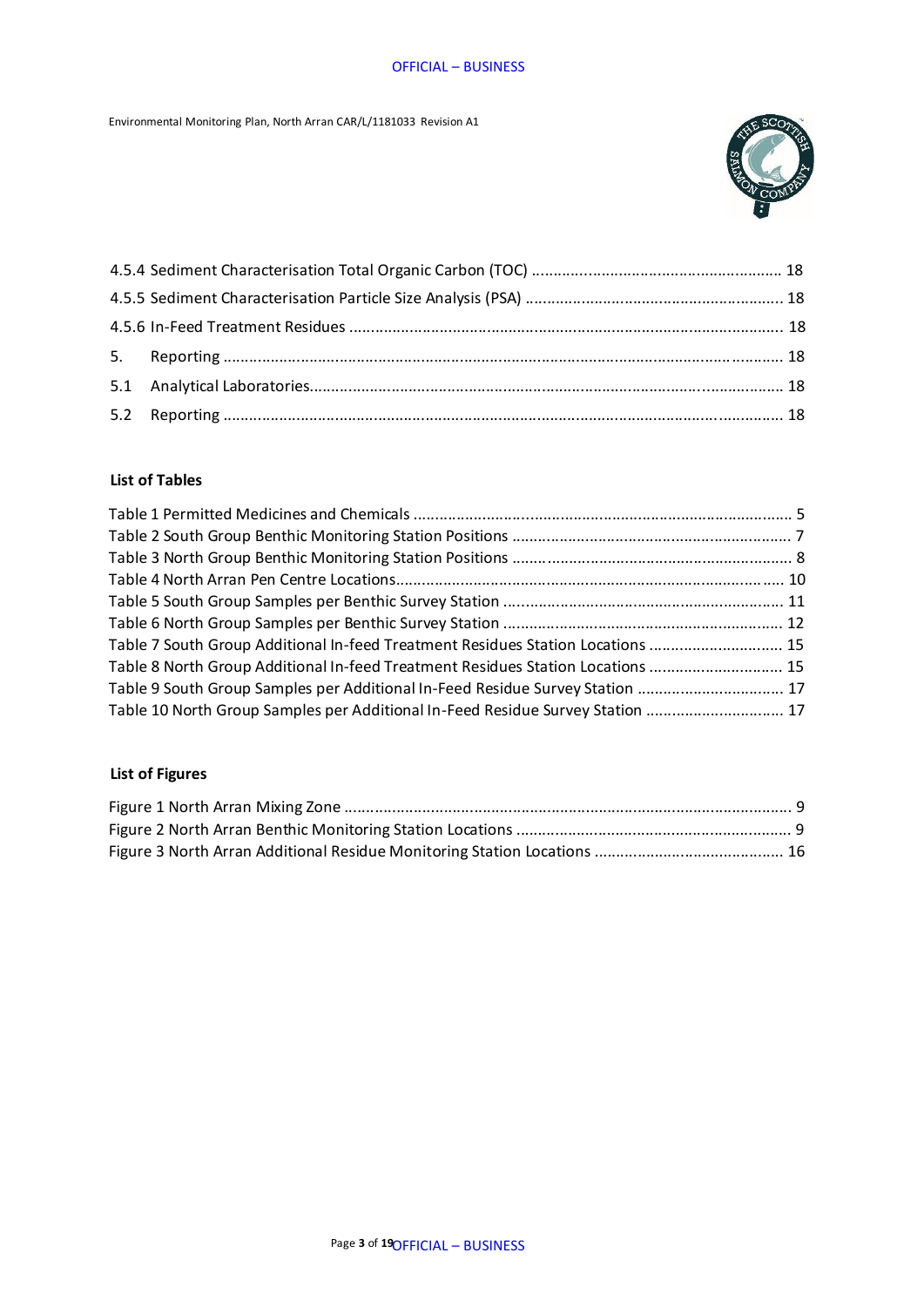

#### **Glossary**

| <b>DGPF</b> | <b>Differential Global Position Fixing</b> |
|-------------|--------------------------------------------|
| <b>EMP</b>  | <b>Environmental Monitoring Plan</b>       |
| <b>MPFF</b> | Marine Pen Fish Farm                       |
| <b>PMF</b>  | <b>Priority Marine Feature</b>             |
| <b>PSA</b>  | Particle Size Analysis                     |
| <b>PSWP</b> | Permitted Substances Working Plan          |
| <b>SEPA</b> | Scottish Environmental Protection Agency   |
| <b>TOC</b>  | <b>Total Organic Carbon</b>                |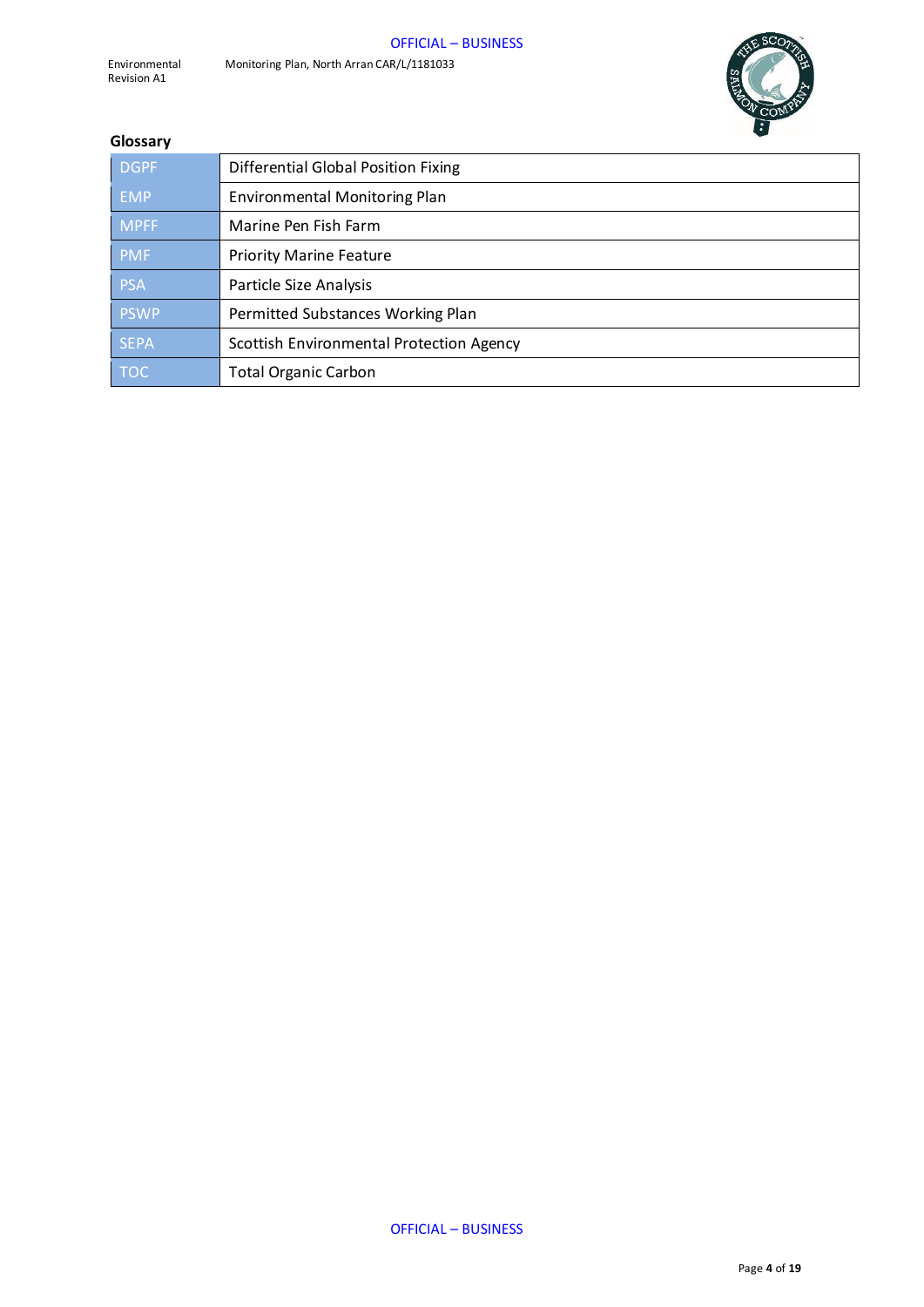

### **1. Introduction**

#### **1.1 Aim**

The aim of this Environmental Monitoring Plan (EMP) is to monitor the impacts from a Marine Pen Fish Farm (MPFF) in order to assess compliance with relevant environmental quality standards.

#### **1.2 Scope of Survey**

Self-monitoring shall be carried out by or on behalf of the responsible person in accordance with the relevant schedules of the licence.

#### **1.3 Sampling Strategies and Protocols**

Two sampling strategies are applied as part of this EMP.

#### **A. Benthic Monitoring Survey B. In-feed Treatment Residues**

#### **2. General Conditions**

#### **2.1 Species of fish**

The discharge shall be of trade effluent and solid waste matter arising from the farming of Atlantic salmon in pens at the premises.

#### **2.2 Maximum Weight of Fish**

The maximum weight of fish held at the premises at any time during which the discharge arises shall not exceed 2300 tonnes.

#### **2.3 Permitted Medicines and Chemicals**

The discharge may contain the medicines and chemicals specified in **Table 1** when discharged in accordance with the licence conditions.

| <b>Medicine/ Chemical Type</b> | <b>Trade Name</b>                  | <b>Active Ingredient</b> |
|--------------------------------|------------------------------------|--------------------------|
| Anti-parasitic                 | Salmosan/Salmonsan Vet,<br>Azasure | Azamethiphos             |
| Anti-parasitic                 | <b>SLICE</b>                       | Emamectin Benzoate       |
| Anti-parasitic                 | AMX or ALPHAMAX                    | Deltamethrin             |

#### **Table 1 Permitted Medicines and Chemicals**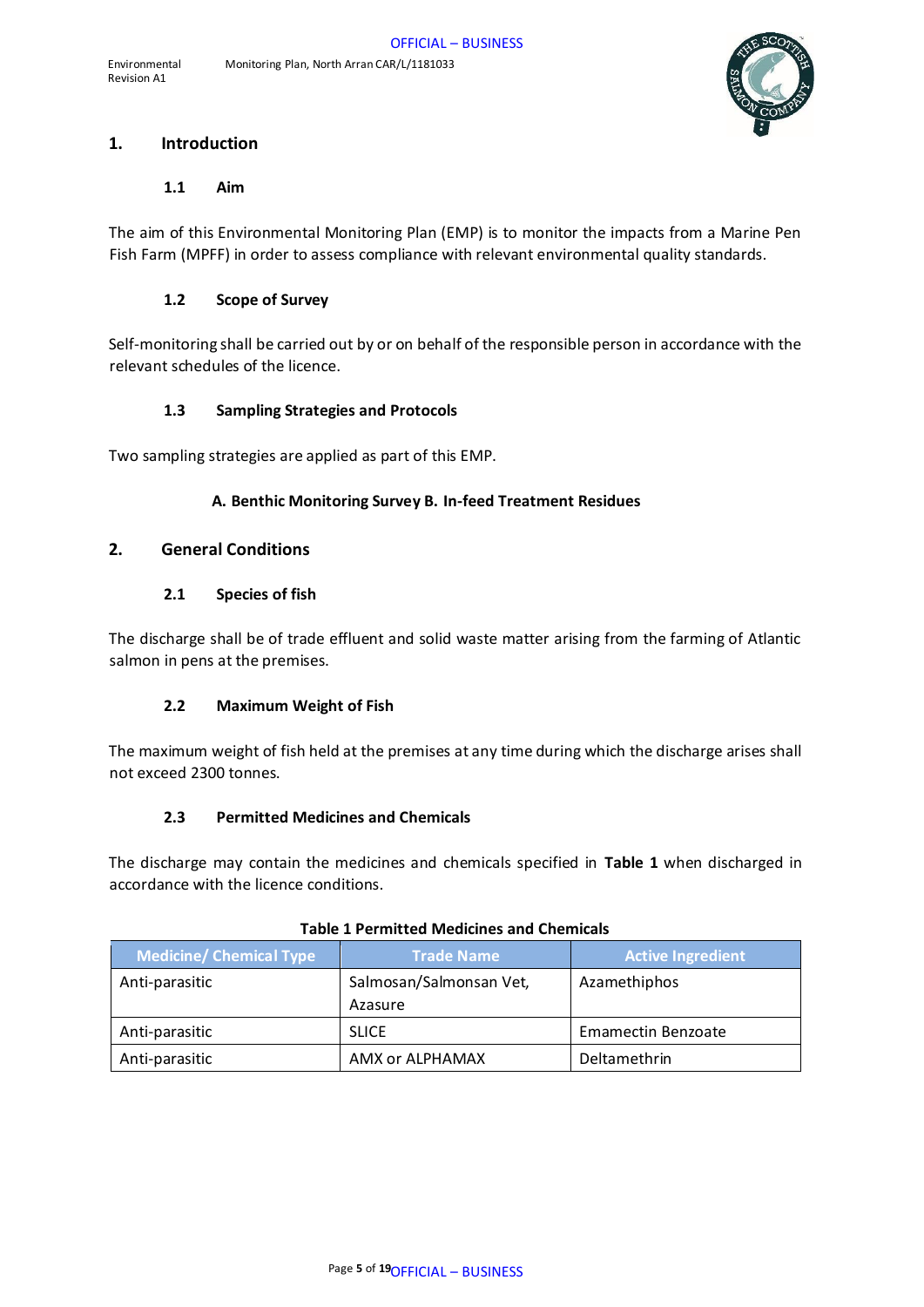

#### **2.4 Permitted Substances List (PSL)**

In addition to the medicines and chemicals set out in **Table 1** above, the discharge may contain the medicines and chemicals set out in the stated Permitted Substances List.

## **3. Benthic Monitoring Survey**

#### **3.1 Survey Design**

The responsible person shall carry out the following monitoring plan in accordance with the outlined criteria below.

#### **3.1.1 Transects**

This environmental seabed monitoring survey is based upon multiple transects with multiple sampling stations located on each transect. A minimum of four transects, originating at the pen edges should be monitored per group. Two of these should be oriented along the major axis of the allowable mixing zone and two along the minor axis.

An extended transect will be monitored to cover the area in-between both groups. This will allow the extent of each footprint to be calculated.

Sampling stations are sufficiently spaced to allow a gradient or trend of impact to be determined along a transect, and will be at least 10 metres apart.

NewDEPOMOD has been used to identify sampling transects directions and distances to the edge of the allowable mixing zone.

#### **3.2 Benthic Survey Strategy**

**Table 2 and 3** outline the benthic monitoring station positions, **Figure 1** illustrates the site specific mixing zone area and **Figure 2** illustrates the benthic monitoring station locations. **Table 4** details the pen centre locations.

OFFICIAL – BUSINESS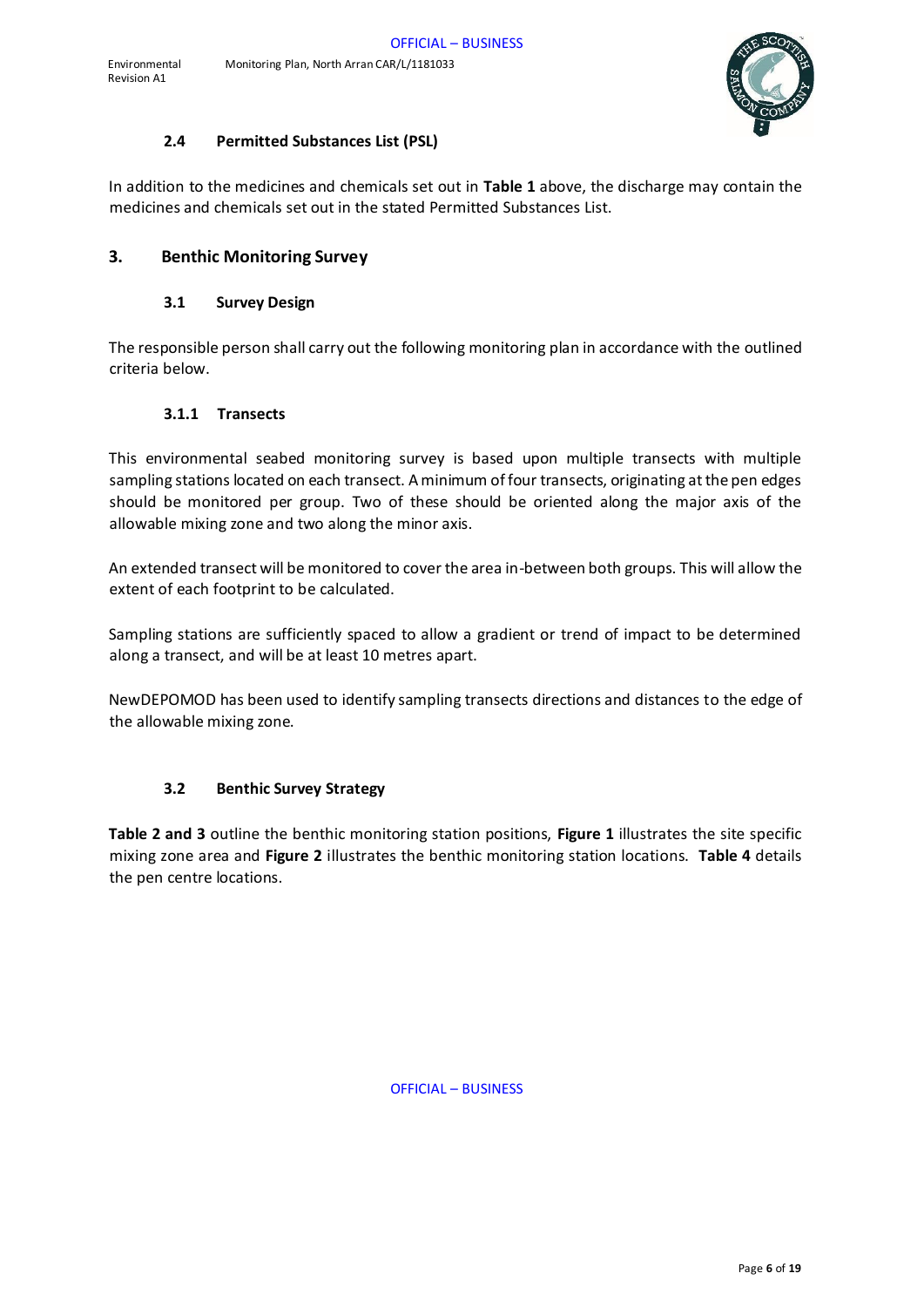

| Table 2 South Group Benthic Monitoring Station Positions |                |              |                |                |                 |
|----------------------------------------------------------|----------------|--------------|----------------|----------------|-----------------|
| <b>Transect</b>                                          | <b>Bearing</b> | Distance (m) | <b>Station</b> | <b>Easting</b> | <b>Northing</b> |
|                                                          | (°)            |              |                |                |                 |
| S <sub>1</sub>                                           | 136            | 0            | $S1-A$         | 199839         | 649348          |
| S <sub>1</sub>                                           | 136            | 25           | $S1-B$         | 199857         | 649330          |
| S <sub>1</sub>                                           | 136            | 50           | $S1-C$         | 199874         | 649312          |
| S <sub>1</sub>                                           | 136            | 75           | $S1-D$         | 199891         | 649294          |
| S <sub>1</sub>                                           | 136            | 100          | $S1-E$         | 199909         | 649276          |
| S <sub>1</sub>                                           | 136            | 125          | $S1-F$         | 199926         | 649258          |
| S <sub>1</sub>                                           | 136            | 150          | $S1-G$         | 199943         | 649240          |
| S <sub>2</sub>                                           | 325            | 0            | $S2-A$         | 199749         | 649531          |
| S <sub>2</sub>                                           | 325            | 32.5         | $S2-B$         | 199730         | 649556          |
| S <sub>2</sub>                                           | 325            | 65           | $S2-C$         | 199712         | 649582          |
| S <sub>2</sub>                                           | 325            | 97.5         | $S2-D$         | 199693         | 649609          |
| S <sub>2</sub>                                           | 325            | 162.5        | $S2-F$         | 199656         | 649662          |
| S <sub>2</sub>                                           | 325            | 162.5        | $S2-F$         | 199656         | 649662          |
| S <sub>2</sub>                                           | 325            | 195          | $S2-G$         | 199637         | 649689          |
| S <sub>2</sub>                                           | 325            | 227.5        | $S2-H$         | 199619         | 649715          |
| S <sub>3</sub>                                           | 39.6           | 0            | $S3-A$         | 199830         | 649483          |
| S <sub>3</sub>                                           | 39.6           | 25           | $S3-B$         | 199846         | 649502          |
| S <sub>3</sub>                                           | 39.6           | 50           | $S3-C$         | 199862         | 649522          |
| S <sub>3</sub>                                           | 39.6           | 75           | $S3-D$         | 199878         | 649541          |
| S <sub>3</sub>                                           | 39.6           | 100          | $S3-E$         | 199894         | 649560          |
| S <sub>3</sub>                                           | 39.6           | 125          | $S3-F$         | 199910         | 649579          |
| S <sub>3</sub>                                           | 39.6           | 150          | $S3-G$         | 199926         | 649599          |
| S <sub>4</sub>                                           | 220.8          | 0            | $S1-A$         | 199757         | 649397          |
| S <sub>4</sub>                                           | 220.8          | 25           | $S1-B$         | 199740         | 649378          |
| S4                                                       | 220.8          | 50           | $S1-C$         | 199724         | 649359          |
| S4                                                       | 220.8          | 75           | $S1-D$         | 199708         | 649340          |
| S4                                                       | 220.8          | 100          | $S1-E$         | 199691         | 649321          |
| S4                                                       | 220.8          | 125          | $S1-F$         | 199675         | 649302          |
| S4                                                       | 220.8          | 150          | $S1-G$         | 199659         | 649283          |

# **Table 2 South Group Benthic Monitoring Station Positions**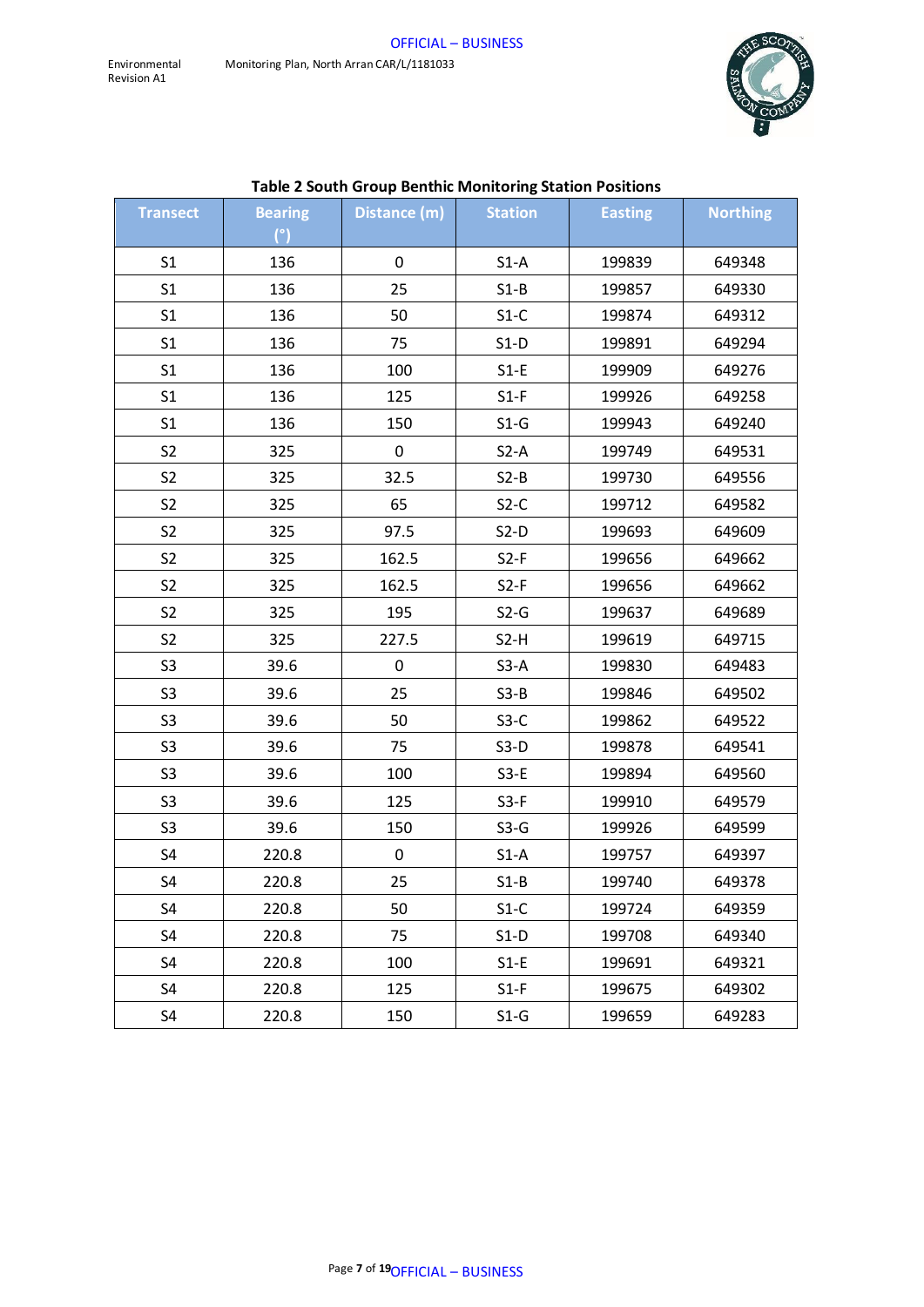

| Table 3 North Group Benthic Monitoring Station Positions |                |              |                |                |                 |
|----------------------------------------------------------|----------------|--------------|----------------|----------------|-----------------|
| <b>Transect</b>                                          | <b>Bearing</b> | Distance (m) | <b>Station</b> | <b>Easting</b> | <b>Northing</b> |
|                                                          | (°)            |              |                |                |                 |
| N1                                                       | 334.7          | $\mathbf 0$  | $N2-A$         | 199337         | 650041          |
| N1                                                       | 334.7          | 25           | $N2-B$         | 199326         | 650064          |
| N1                                                       | 334.7          | 50           | $N2-C$         | 199315         | 650087          |
| N1                                                       | 334.7          | 75           | $N2-D$         | 199305         | 650109          |
| N1                                                       | 334.7          | 100          | $N2-E$         | 199294         | 650132          |
| N1                                                       | 334.7          | 125          | $N2-F$         | 199283         | 650154          |
| N1                                                       | 334.7          | 150          | $N2-G$         | 199273         | 650177          |
| N2                                                       | 145.0          | $\pmb{0}$    | $N1-A$         | 199487         | 649903          |
| N <sub>2</sub>                                           | 145.0          | 32.5         | $N1-B$         | 199506         | 649876          |
| N <sub>2</sub>                                           | 145.0          | 65           | $N1-C$         | 199524         | 649850          |
| N <sub>2</sub>                                           | 145.0          | 97.5         | $N1-D$         | 199543         | 649823          |
| N <sub>2</sub>                                           | 145.0          | 130          | $N1-E$         | 199562         | 649796          |
| N <sub>2</sub>                                           | 145.0          | 162.5        | $N1-F$         | 199580         | 649770          |
| N <sub>2</sub>                                           | 145.0          | 195          | $N1-G$         | 199599         | 649743          |
| N <sub>3</sub>                                           | 64.8           | 0            | $N3-A$         | 199465         | 649995          |
| N <sub>3</sub>                                           | 64.8           | 25           | $N3-B$         | 199487         | 650005          |
| N <sub>3</sub>                                           | 64.8           | 50           | $N3-C$         | 199510         | 650016          |
| N3                                                       | 64.8           | 75           | $N3-D$         | 199533         | 650027          |
| N <sub>3</sub>                                           | 64.8           | 100          | $N3-E$         | 199555         | 650037          |
| N <sub>3</sub>                                           | 64.8           | 125          | $N3-F$         | 199578         | 650048          |
| N <sub>3</sub>                                           | 64.8           | 150          | $N3-G$         | 199601         | 650059          |
| N <sub>4</sub>                                           | 242.4          | $\pmb{0}$    | $N4-A$         | 199362         | 649948          |
| N <sub>4</sub>                                           | 242.4          | 25           | $N4-B$         | 199340         | 649936          |
| N <sub>4</sub>                                           | 242.4          | 50           | $N4-C$         | 199318         | 649925          |
| N <sub>4</sub>                                           | 242.4          | 75           | $N4-D$         | 199295         | 649913          |
| N <sub>4</sub>                                           | 242.4          | 100          | $N4-E$         | 199273         | 649902          |
| N <sub>4</sub>                                           | 242.4          | 125          | $N4-F$         | 199251         | 649890          |
| N <sub>4</sub>                                           | 242.4          | 150          | $N4-G$         | 199229         | 649878          |

# **Table 3 North Group Benthic Monitoring Station Positions**

OFFICIAL – BUSINESS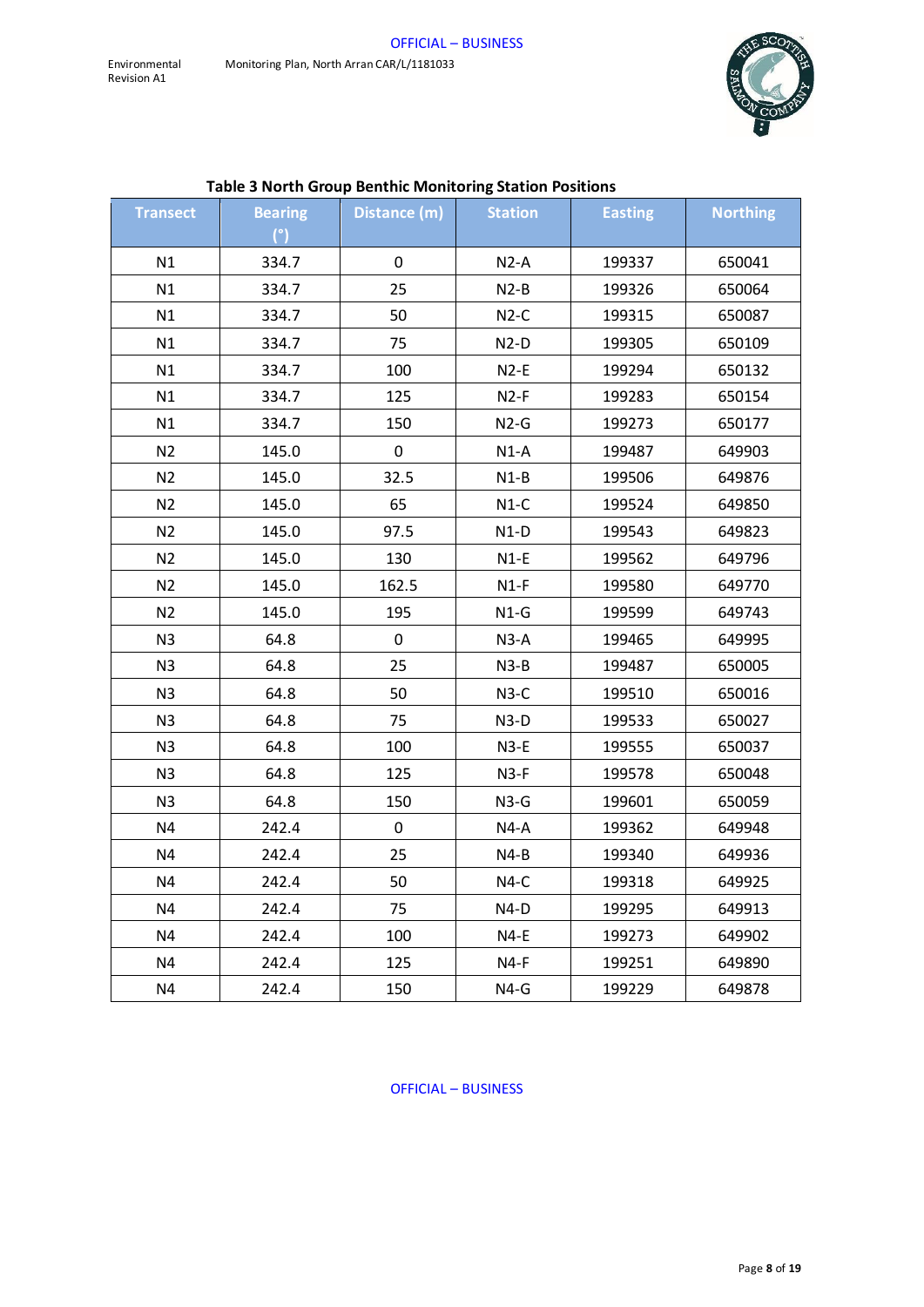



#### **Figure 1 North Arran Mixing Zone**



**Figure 2 North Arran Benthic Monitoring Station Locations**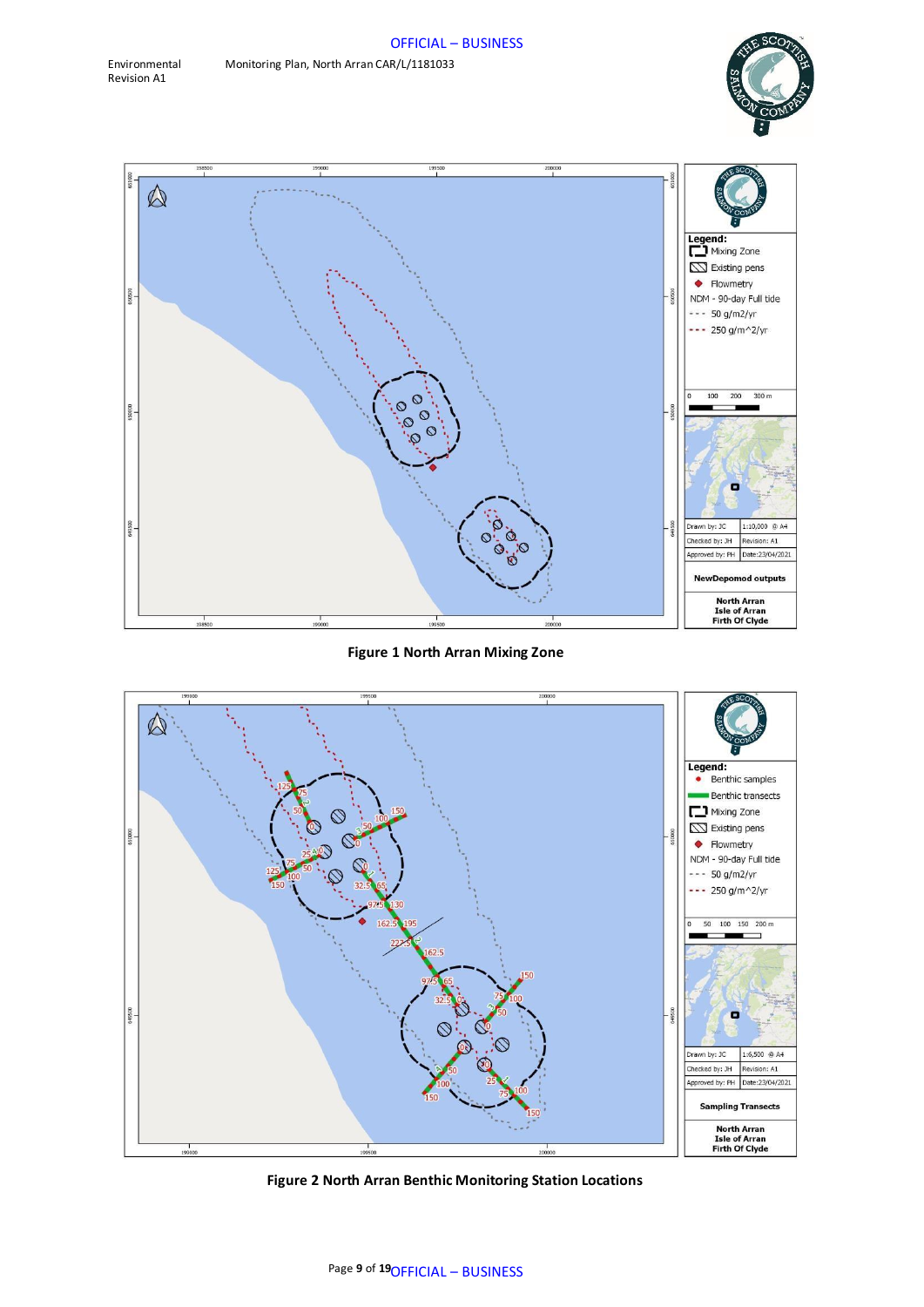![](_page_9_Picture_2.jpeg)

| Pen    | <b>Easting</b> | <b>Northing</b> |
|--------|----------------|-----------------|
| $N-1$  | 199417         | 650057          |
| $N-2$  | 199348         | 650026          |
| $N-3$  | 199447         | 649988          |
| $N-4$  | 199379         | 649957          |
| N-5    | 199478         | 649919          |
| N-6    | 199409         | 649889          |
| $S-7$  | 199763         | 649517          |
| S-8    | 199819         | 649468          |
| S-9    | 199713         | 649461          |
| $S-10$ | 199875         | 649418          |
| $S-11$ | 199769         | 649411          |
| S-12   | 199826         | 649362          |

#### **Table 4 North Arran Pen Centre Locations**

#### **3.3 Mixing Zone Area**

The allowable mixing zone is 217,455 m<sup>2</sup>.

#### **3.4 Survey Timing**

The responsible person shall carry out the monitoring programme when it is probable that the greatest impact will be observed from the site. This is expected to be within the 30 day period either side of the date that fish biomass on the site has reduced to 75 % of the peak biomass for the last time during that cycle; but will not take place within 14 days of peak biomass.

#### **3.5 Sampling Requirements**

At each suitable sediment sampling station, grab samples will be collected and analysed for the following parameters:

- Benthic Invertebrates;
- Particle Size Analysis (PSA);
- Total Organic Carbon (TOC); and  $\square$  In-feed Treatment Residues.

The number of sample taken for each station are detailed in **Table 5 and 6** (based on collection using a 0.045  $m^2$  Van Veen grab).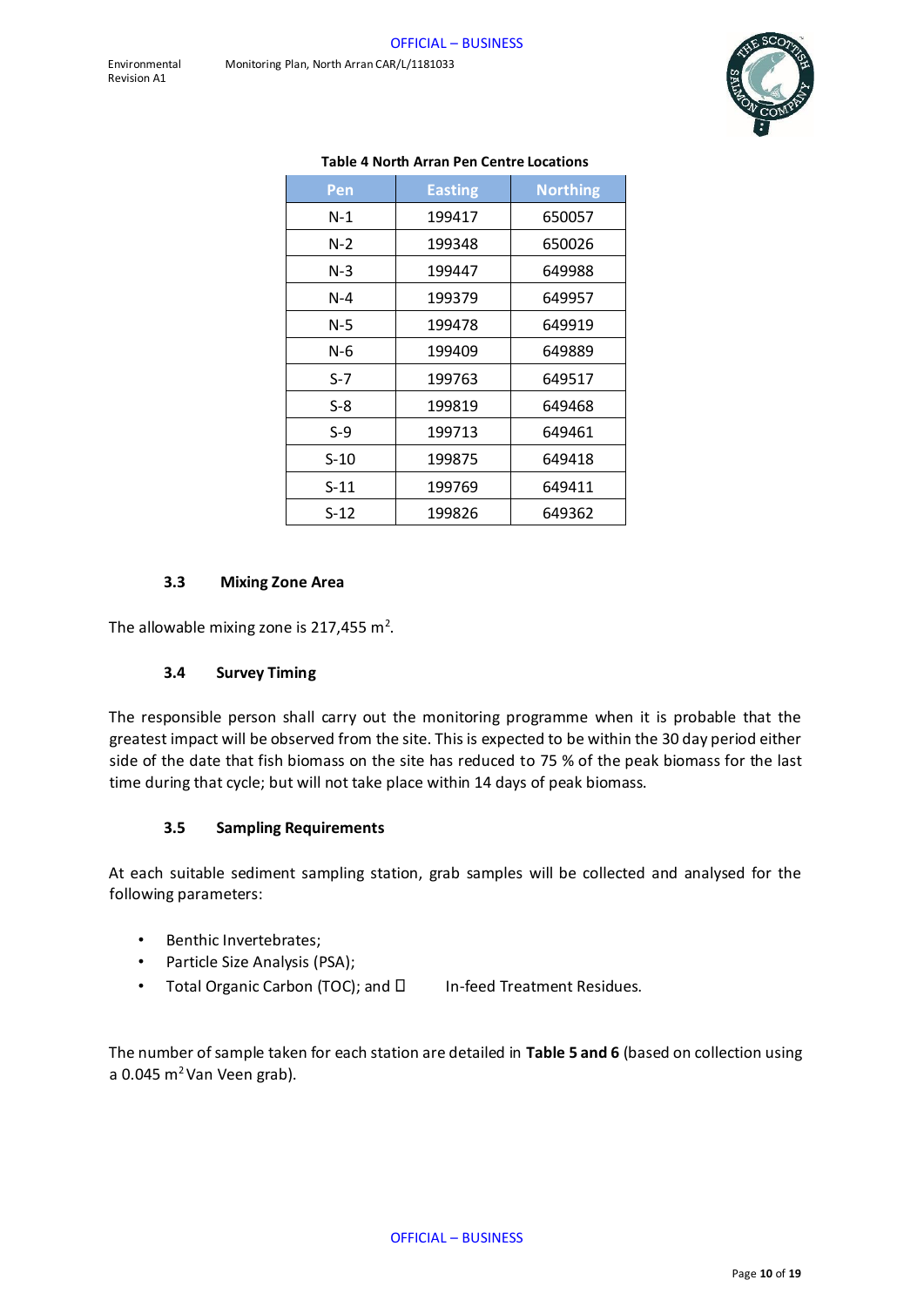![](_page_10_Picture_2.jpeg)

|                | <b>Benthic</b>       |              |                             | Particle Size   Total Organic   In-feed Treatment |
|----------------|----------------------|--------------|-----------------------------|---------------------------------------------------|
| <b>Station</b> | <b>Invertebrates</b> |              | Analysis (PSA) Carbon (TOC) | <b>Residues</b>                                   |
| $S1-A$         | $\overline{2}$       | $\mathbf{1}$ | $\mathbf{1}$                | 3                                                 |
| $S1-B$         | $\overline{2}$       | $\mathbf{1}$ | $\mathbf{1}$                | $\overline{3}$                                    |
| $S1-C$         | $\overline{2}$       | $\mathbf{1}$ | $\mathbf{1}$                | 3                                                 |
| $S1-D$         | $\overline{2}$       | $\mathbf{1}$ | $\mathbf{1}$                | 3                                                 |
| $S1-E$         | $\overline{2}$       | $\mathbf{1}$ | $\mathbf{1}$                | $\mathbf{3}$                                      |
| $S1-F$         | $\overline{2}$       | $\mathbf{1}$ | $\mathbf{1}$                | 3                                                 |
| $S1-G$         | $\overline{2}$       | $\mathbf{1}$ | $\mathbf{1}$                | 3                                                 |
| $S2-A$         | $\overline{2}$       | $\mathbf{1}$ | $\mathbf 1$                 | 3                                                 |
| $S2-B$         | $\overline{2}$       | $\mathbf{1}$ | $\mathbf{1}$                | 3                                                 |
| $S2-C$         | $\overline{2}$       | $\mathbf{1}$ | $\mathbf{1}$                | 3                                                 |
| $S2-D$         | $\overline{2}$       | $\mathbf{1}$ | $\mathbf{1}$                | 3                                                 |
| $S2-F$         | $\overline{2}$       | $\mathbf{1}$ | $\mathbf{1}$                | 3                                                 |
| $S2-F$         | $\overline{2}$       | $\mathbf{1}$ | $\mathbf{1}$                | 3                                                 |
| $S2-G$         | $\overline{2}$       | $\mathbf{1}$ | $\mathbf{1}$                | 3                                                 |
| $S2-H$         | $\overline{2}$       | $\mathbf{1}$ | $\mathbf{1}$                | 3                                                 |
| $S3-A$         | $\overline{2}$       | $\mathbf{1}$ | $\mathbf{1}$                | 3                                                 |
| $S3-B$         | $\overline{2}$       | $\mathbf{1}$ | $\mathbf{1}$                | 3                                                 |
| $S3-C$         | $\overline{2}$       | $\mathbf{1}$ | $\mathbf{1}$                | $\overline{3}$                                    |
| $S3-D$         | $\overline{2}$       | $\mathbf{1}$ | $\mathbf{1}$                | 3                                                 |
| $S3-E$         | $\overline{2}$       | $\mathbf{1}$ | $\mathbf{1}$                | 3                                                 |
| $S3-F$         | $\overline{2}$       | $\mathbf{1}$ | $\mathbf{1}$                | 3                                                 |
| $S3-G$         | $\overline{2}$       | $\mathbf{1}$ | $\mathbf{1}$                | 3                                                 |
| $S1-A$         | $\overline{2}$       | $\mathbf{1}$ | $\mathbf{1}$                | $\mathbf{3}$                                      |
| $S1-B$         | $\overline{2}$       | $\mathbf{1}$ | $\mathbf{1}$                | 3                                                 |
| $S1-C$         | $\overline{2}$       | $\mathbf{1}$ | $\mathbf{1}$                | $\overline{\mathbf{3}}$                           |
| $S1-D$         | $\overline{2}$       | $\mathbf{1}$ | $\mathbf{1}$                | $\overline{3}$                                    |
| $S1-E$         | $\overline{2}$       | $\mathbf{1}$ | $\mathbf{1}$                | $\overline{3}$                                    |
| $S1-F$         | $\overline{2}$       | $\mathbf{1}$ | $\mathbf{1}$                | $\overline{\mathbf{3}}$                           |
| $S1-G$         | $\overline{2}$       | $\mathbf{1}$ | $\mathbf{1}$                | $\overline{3}$                                    |

# **Table 5 South Group Samples per Benthic Survey Station**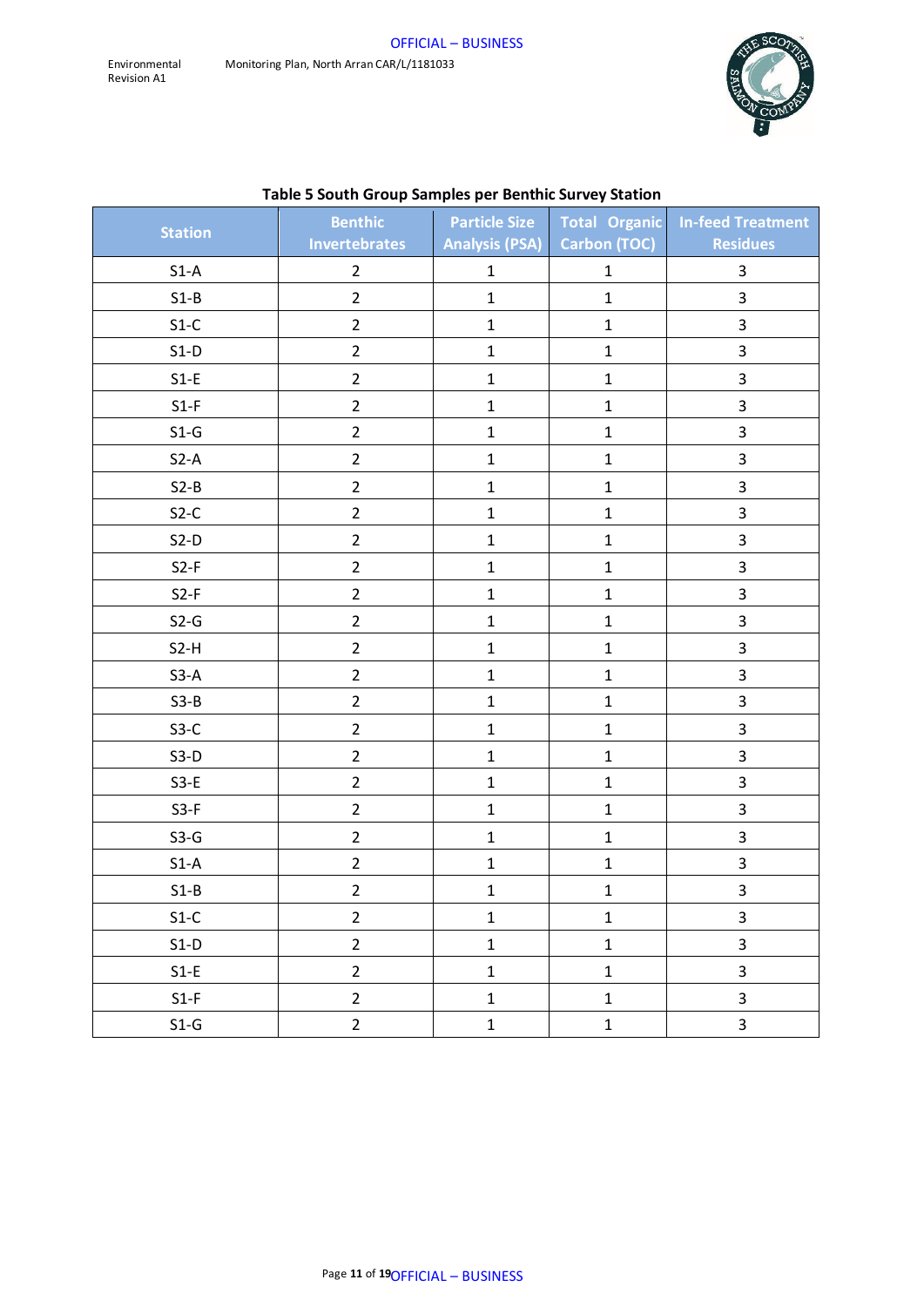![](_page_11_Picture_2.jpeg)

#### **Table 6 North Group Samples per Benthic Survey Station**

|                | <b>Benthic</b>       | <b>Particle Size</b>  |                     | Total Organic In-feed Treatment |
|----------------|----------------------|-----------------------|---------------------|---------------------------------|
| <b>Station</b> | <b>Invertebrates</b> | <b>Analysis (PSA)</b> | <b>Carbon (TOC)</b> | <b>Residues</b>                 |
| $N1-A$         | $\overline{2}$       | $\mathbf{1}$          | $\mathbf{1}$        | 3                               |
| $N1-B$         | $\overline{2}$       | $\mathbf{1}$          | $\mathbf 1$         | $\mathsf{3}$                    |
| $N1-C$         | $\overline{2}$       | $\mathbf 1$           | $\mathbf 1$         | 3                               |
| $N1-D$         | $\overline{2}$       | $\mathbf{1}$          | $\mathbf 1$         | 3                               |
| $N1-E$         | $\overline{2}$       | $\mathbf{1}$          | $\mathbf 1$         | 3                               |
| $N1-F$         | $\overline{2}$       | $\mathbf{1}$          | $\mathbf{1}$        | $\mathbf{3}$                    |
| $N1-G$         | $\overline{2}$       | $\mathbf 1$           | $\mathbf 1$         | 3                               |
| $N2-A$         | $\overline{2}$       | $\mathbf 1$           | $\mathbf 1$         | 3                               |
| $N2-B$         | $\overline{2}$       | $\mathbf{1}$          | $\mathbf{1}$        | 3                               |
| $N2-C$         | $\overline{2}$       | $\mathbf{1}$          | $\mathbf 1$         | 3                               |
| $N2-D$         | $\overline{2}$       | $\mathbf{1}$          | $\mathbf 1$         | 3                               |
| $N2-E$         | $\overline{2}$       | $\mathbf 1$           | $\mathbf{1}$        | 3                               |
| $N2-F$         | $\overline{2}$       | $\mathbf{1}$          | $\mathbf{1}$        | 3                               |
| $N2-G$         | $\overline{2}$       | $\mathbf{1}$          | $\mathbf 1$         | 3                               |
| $N3-A$         | $\overline{2}$       | $\mathbf{1}$          | $\mathbf{1}$        | 3                               |
| $N3-B$         | $\overline{2}$       | $\mathbf{1}$          | $\mathbf{1}$        | 3                               |
| $N3-C$         | $\overline{2}$       | $\mathbf{1}$          | $\mathbf{1}$        | $\mathbf{3}$                    |
| $N3-D$         | $\overline{2}$       | $\mathbf{1}$          | $\mathbf{1}$        | 3                               |
| $N3-E$         | $\overline{2}$       | $\mathbf{1}$          | $\mathbf 1$         | 3                               |
| $N3-F$         | $\overline{2}$       | $\mathbf{1}$          | $\mathbf 1$         | 3                               |
| $N3-G$         | $\overline{2}$       | $\mathbf{1}$          | $\mathbf 1$         | 3                               |
| $N4-A$         | $\overline{2}$       | $\mathbf{1}$          | $\mathbf{1}$        | 3                               |
| $N4-B$         | $\overline{2}$       | $\mathbf{1}$          | $\mathbf 1$         | 3                               |
| $N4-C$         | $\overline{2}$       | $\mathbf{1}$          | $\mathbf{1}$        | 3                               |
| $N4-D$         | $\overline{2}$       | $\mathbf 1$           | $\mathbf{1}$        | $\mathbf{3}$                    |
| $N4-E$         | $\overline{2}$       | $\mathbf{1}$          | $\mathbf{1}$        | $\overline{3}$                  |
| $N4-F$         | $\overline{2}$       | $\mathbf{1}$          | $\mathbf{1}$        | $\overline{\mathbf{3}}$         |
| $N4-G$         | $\overline{2}$       | $\mathbf 1$           | $\mathbf{1}$        | 3                               |
| $N1-A$         | $\overline{2}$       | $\mathbf 1$           | $\mathbf 1$         | 3                               |

Field notes will accompany samples and shall include any observation on weather conditions, position fixing problems and a visual description of sediment.

Where a sampling station is located over an area that is not suitable for sampling (i.e. hard substrate habitats and/ or some types of Priority Marine Features (PMF)), SEPA will be contacted to discuss alternative methods of assessing conditions e.g. collection of visual survey footage.

#### **3.6 Survey Protocol**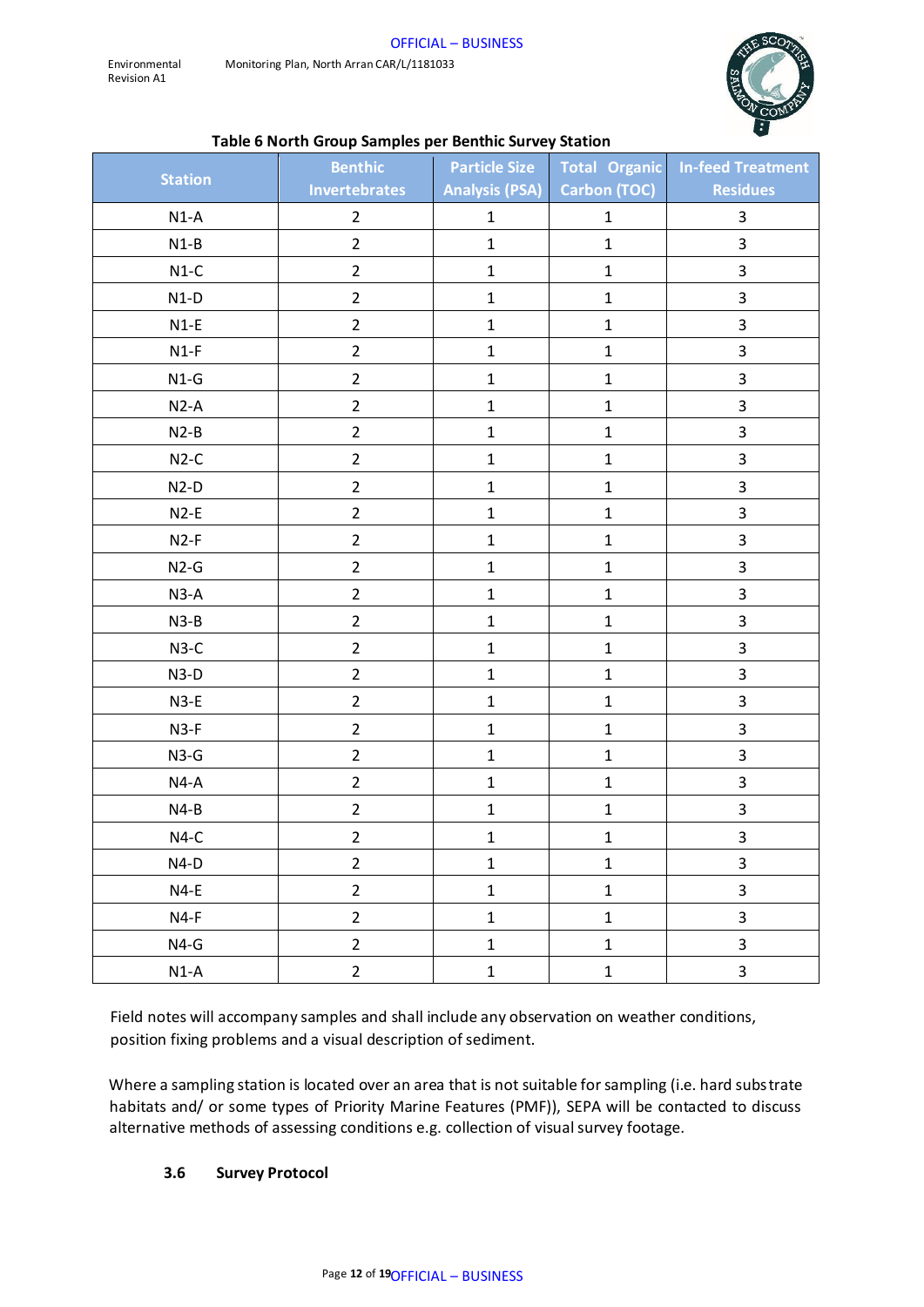![](_page_12_Picture_1.jpeg)

#### **3.6.1 Position Fixing**

All sampling locations shall have positions recorded. The method used for position fixing shall be Differential Global Position Fixing (DGPS). The position of any samples shall be fixed as near to the exact time the samples are taken (when the grab hits the bottom). The position will be returned to until all samples have been collected.

#### **3.6.2 Sample Collection**

All sampling equipment will be inspected prior to use to ensure that it is in good working order. The grab shall be washed out prior to use and between the collection of each sample.

Samples shall be taken using a 0.045  $m<sup>2</sup>$  Van Veen grab with top opening flaps for sediment access and visual inspection. Where appropriate, a  $0.1 \text{ m}^2$ Day grab may also be used.

On recovery of the grab both the volume and characteristics of the sediment shall be noted. Any grab found to be incomplete shall be rejected and another grab taken. The volume of sediment which is deemed satisfactory shall depend on the site specific survey area conditions.

When using both the 0.045  $m^2$  Van Veen grab two replicates shall be collected for faunal analysis. Samples shall be collected from separate grabs and not subsampled.

At each sampling location a minimum of two samples shall be collected to provide sediment samples for chemical and infeed residue analysis, and two samples for faunal analysis.

Sampling should be carried out in accordance with 'Interim Performance Standard MACS-FFA-02'.

# **3.6.3 Sample Labelling**

All samples pots shall be cleaned before use to prevent contamination. Each sample shall be clearly labelled with an external label along with an internal label written on waterproof paper. The label will contain sufficient information to ensure the sample can be uniquely identified.

If a sample requires splitting into more than one pot these shall be labelled appropriately e.g. "1 of 2", and"2 of 2" etc.

#### **3.6.4 Sediment Characterisation: Visual Assessment**

A report on the condition of the sediment noting colour, consistency and texture shall be made. The presence of any feed pellets, *Beggiatoa* and depth of any overlying organic sediment shall be noted.

# **3.6.5 Sediment Characterisation: Total Organic Carbon (TOC)**

As a minimum at each sampling station, one subsample of sediment shall be taken as a core to 5cm, and should be stored in an air tight container.

Samples shall be kept in a cool box until they can be frozen for later analysis. Samples will be frozen on the day of collection.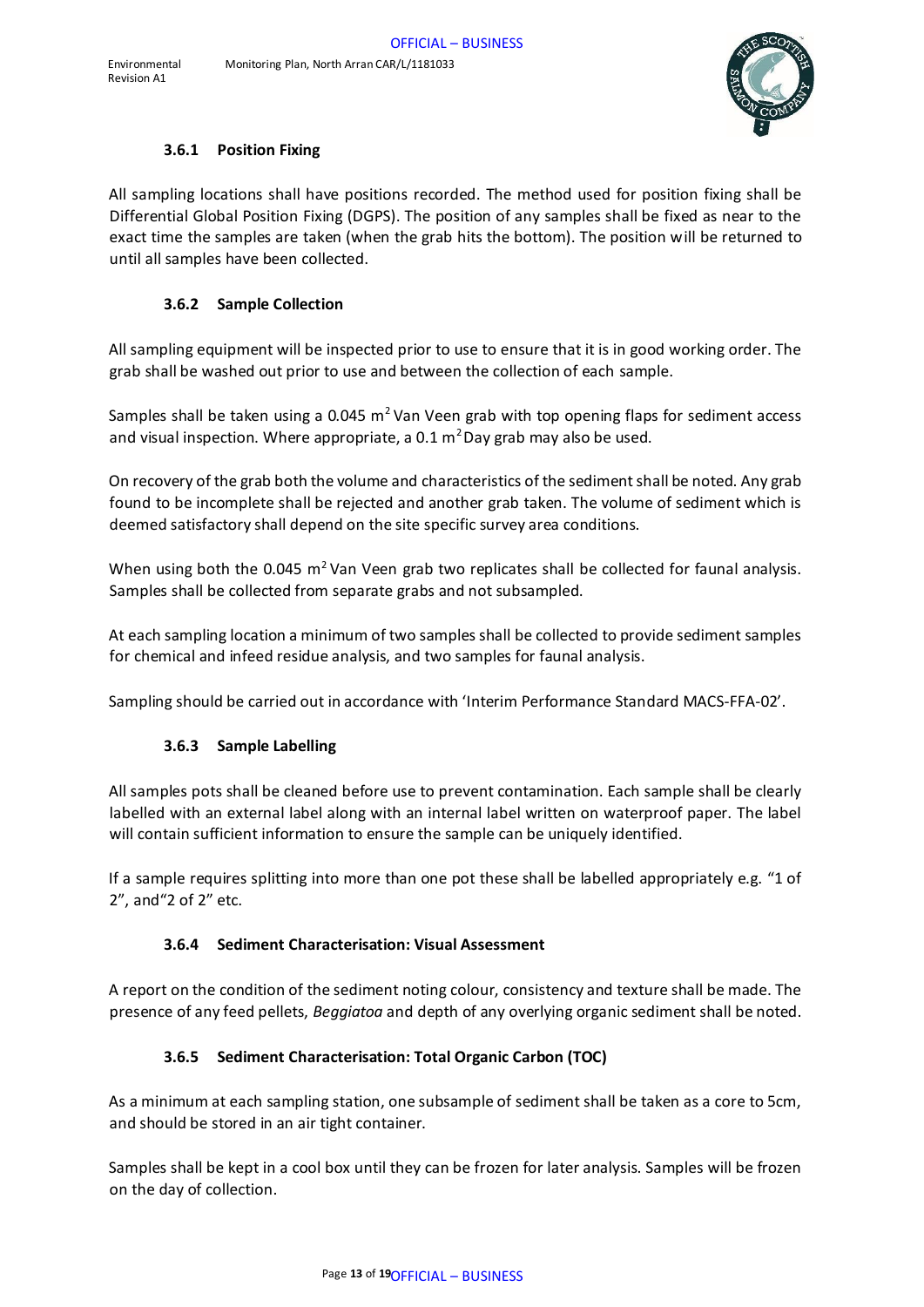![](_page_13_Picture_2.jpeg)

## **3.6.6 Sediment Characterisation: Particle Size Analysis (PSA)**

As a minimum at each sampling location, one subsample of sediment shall be collected using a corer to 5cm.

Samples shall be kept in a cool box until they can be frozen for later analysis. Samples will be frozen on the day of collection Analysis will be by dry sieving and laser granulometry.

# **3.6.7 In-feed Treatment Residues**

Three sediment cores shall be taken to a depth of 5 cm and kept as separate replicates.

Samples shall be kept in a glass container with a metal-foiled sealed lid.

Samples shall be kept in a cool box until they can be frozen for later analysis. Samples will be frozen on the day of collection.

#### **3.6.8 Benthic Biology: Sample Preparation**

Prior to sampling, the grab, sieve and any containers will be cleaned and rinsed to prevent any cross contamination. All replicate samples will be processed separately after collection.

Samples shall be sieved after collection using seawater through a 1 mm metal mesh sieve. The entire contents of the grab shall be discharged into the sieve taking care to avoid any loss of the sample.

Any material retained in the sieve (including any large shell or stone) should be transferred to a clearly labelled sealed pot.

Samples shall then be subsequently preserved using a buffered formalin (40 % formaldehyde) solution, as soon as possible after collection. Samples will be allowed to fix for a minimum of 24 hours.

# **4. In-feed Treatment Residues**

#### **4.1 Survey Design**

The responsible person shall carry out a monitoring survey in accordance with the outlined criteria below if the in-feed treatment Emamectin Benzoate is included on the licence, and the product has been used during the cycle.

Sediment samples shall be collected for in-feed residues during the benthic monitoring survey outlined in **Section 3.**

If the benthic monitoring survey does not fall within the predicated period of the highest concentration of Emamectin Benzoate (80 - 169 days after the cessation of the last Emamectin benzoate treatment of the cycle), then an additional survey shall be carried out.

This additional survey is detailed below.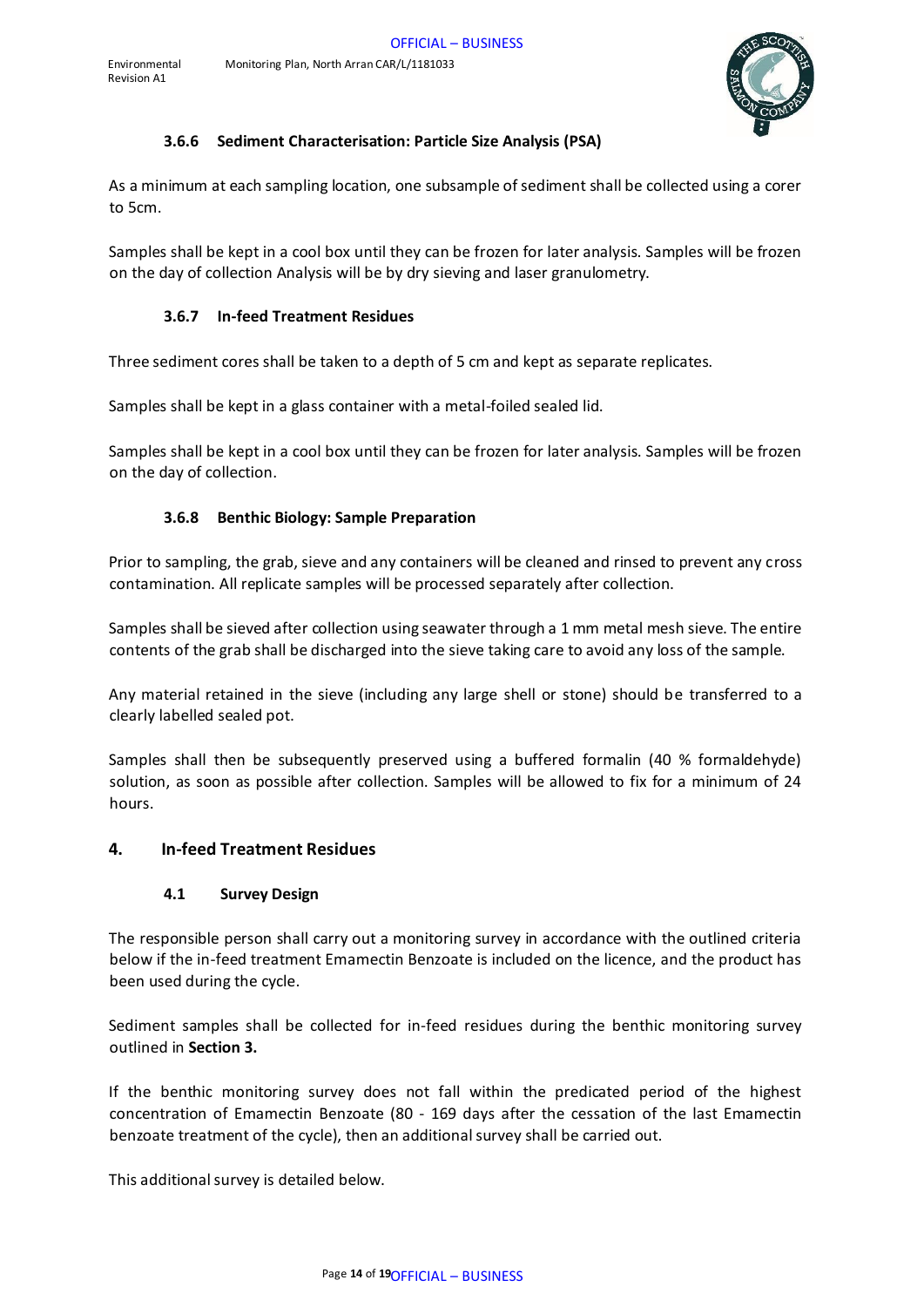![](_page_14_Picture_1.jpeg)

#### **4.2 Additional In-feed Treatment Residues Survey Strategy**

#### **4.2.1 Transects**

A minimum of eight sampling stations shall be monitored around each group. Of which;

- Four stations at the pen edge stations ;
- One station at the edge of the mixing zone area in both the predominant and reciprocal current direction;
- One station beyond the edge of the mixing zone area in both the predominant and reciprocal current direction.

**Table 7 and 8** outline the in-feed treatment residue sampling station locations.

| <b>Transect</b> | <b>Bearing</b><br>(deg T) | Distance (m) | <b>Station</b>     | <b>Easting</b> | <b>Northing</b> |
|-----------------|---------------------------|--------------|--------------------|----------------|-----------------|
| South Residue 1 | 136                       | 0            | SR <sub>1</sub> -A | 199839         | 649348          |
| South Residue 1 | 136                       | 100          | SR <sub>1</sub> -B | 199909         | 649276          |
| South Residue 1 | 136                       | 150          | SR <sub>1</sub> -C | 199943         | 649240          |
| South Residue 2 | 325                       | $\mathbf 0$  | SR <sub>2</sub> -A | 199749         | 649531          |
| South Residue 2 | 325                       | 100          | $SR2-B$            | 199692         | 649611          |
| South Residue 2 | 325                       | 162.5        | SR <sub>2</sub> -C | 199656         | 649662          |
| South Residue 3 | 39.6                      | 0            | SR <sub>3</sub> -A | 199830         | 649483          |
| South Residue 4 | 220.8                     | 0            | SR4-A              | 199757         | 649397          |

#### **Table 7 South Group Additional In-feed Treatment Residues Station Locations**

#### **Table 8 North Group Additional In-feed Treatment Residues Station Locations**

| <b>Transect</b> | <b>Bearing</b><br>(deg T) | Distance (m) | <b>Station</b>     | <b>Easting</b> | <b>Northing</b> |
|-----------------|---------------------------|--------------|--------------------|----------------|-----------------|
| North Residue 1 | 334.7                     | 0            | NR <sub>1</sub> -A | 199337         | 650041          |
| North Residue 1 | 334.7                     | 100          | NR <sub>1</sub> -B | 199294         | 650132          |
| North Residue 1 | 334.7                     | 150          | NR <sub>1</sub> -C | 199273         | 650177          |
| North Residue 2 | 145.0                     | 0            | $NR2-A$            | 199487         | 649903          |
| North Residue 2 | 145.0                     | 100          | $NR2-B$            | 199544         | 649821          |
| North Residue 2 | 145.0                     | 162.5        | NR <sub>2</sub> -C | 199580         | 649770          |
| North Residue 3 | 64.8                      | 0            | NR3-A              | 199465         | 649995          |
| North Residue 4 | 242.4                     | 0            | NR4-A              | 199362         | 649948          |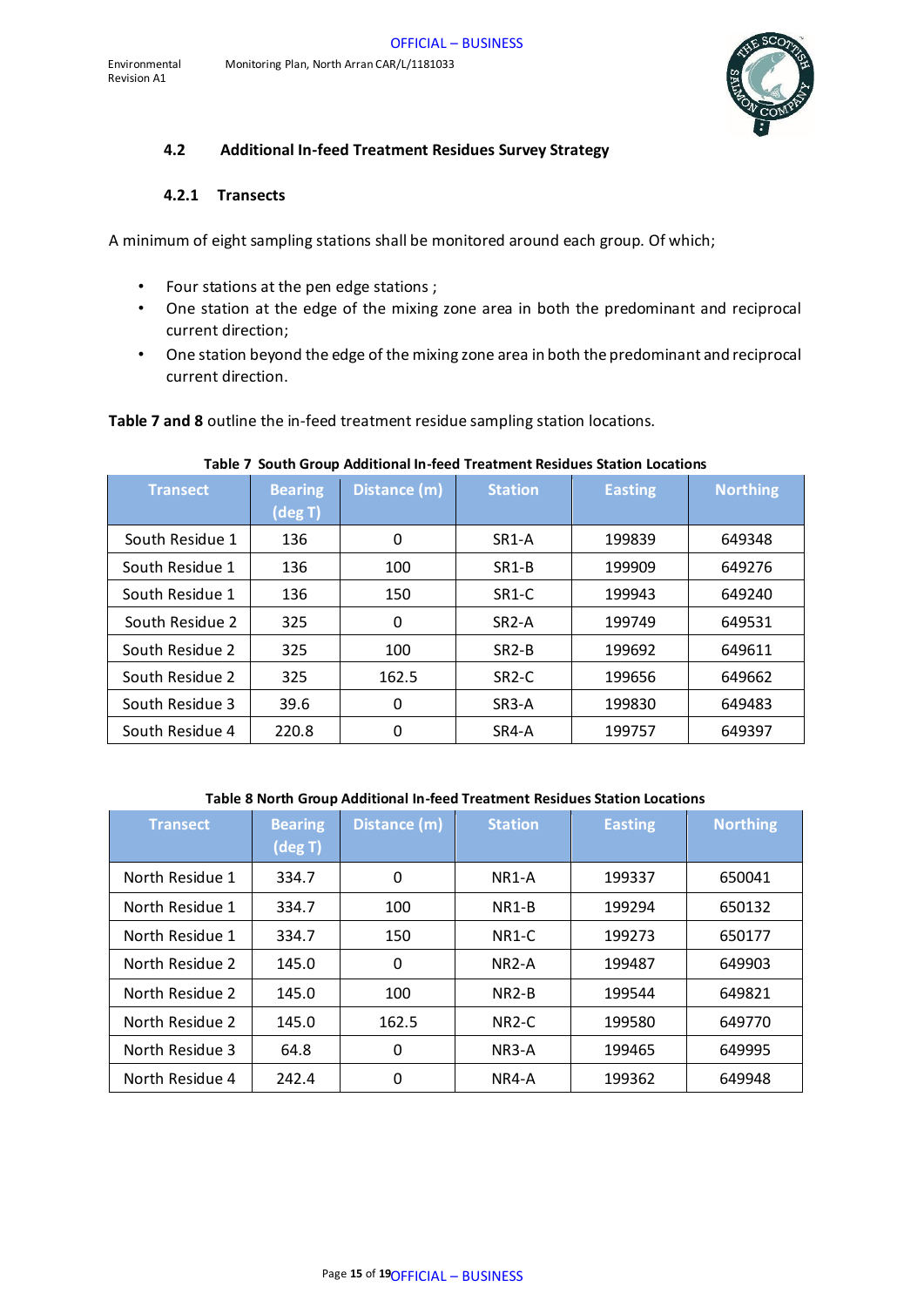![](_page_15_Picture_2.jpeg)

![](_page_15_Figure_3.jpeg)

**Figure 3 North Arran Additional Residue Monitoring Station Locations** 

#### **4.3 Additional In-feed Treatment Residues Survey Timing**

Sediment samples shall be collected between 80 and 169 days after the cessation of the last treatment in the production cycle.

If SLICE has not be used within 24 months (or the current production cycle) the survey will not be carried out.

#### **4.4 Sampling Requirements**

At each soft sediment sampling station, grab samples will be collected and analysed for the following parameters:

- Particle Size Analysis (PSA);
- Total Organic Carbon (TOC); and  $\square$  In-feed Treatment Residues.

The number of sample taken for each station are detailed in **Table 9 and 10** (based on collection using a 0.045  $m^2$  Van Veen grab).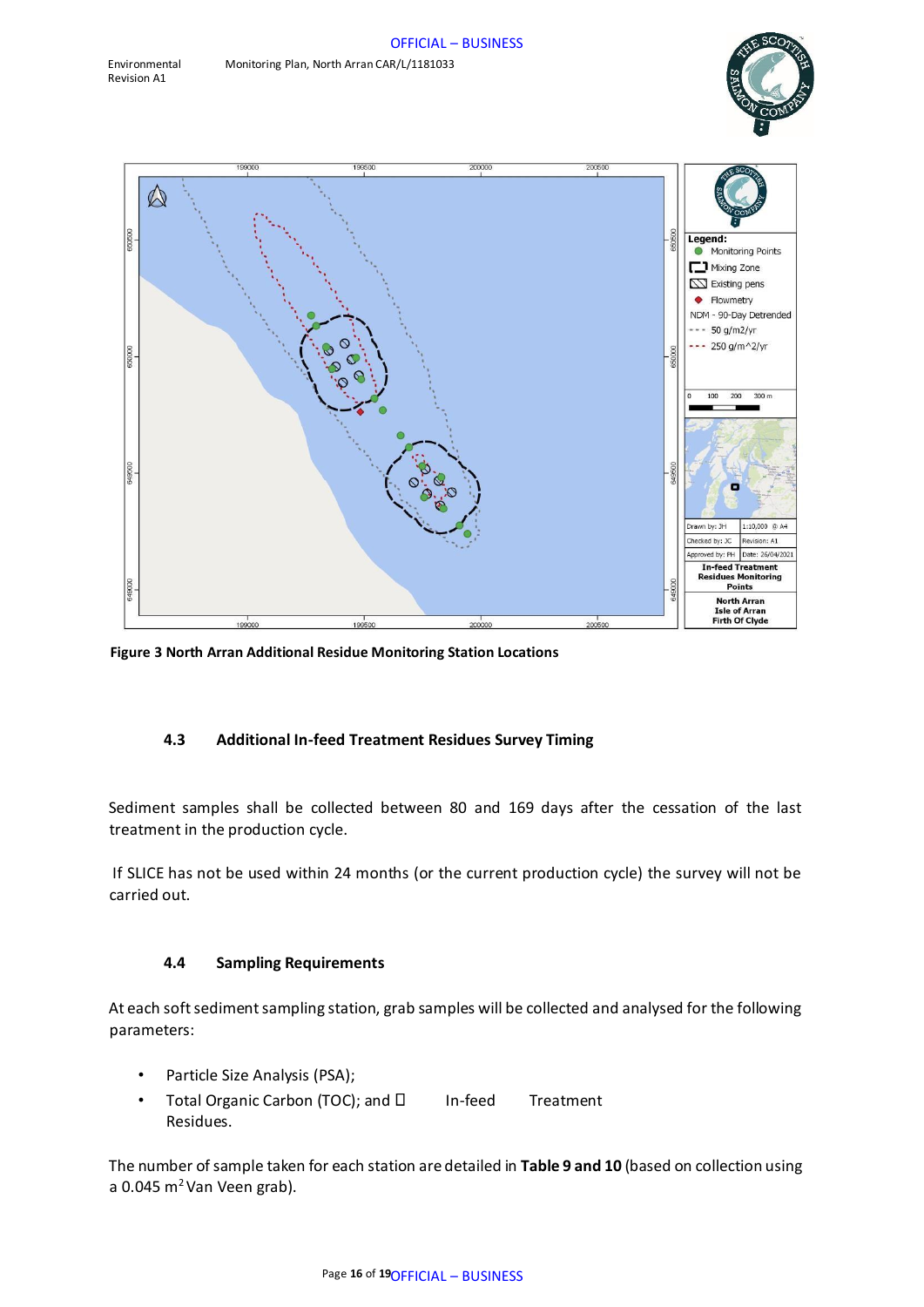![](_page_16_Picture_2.jpeg)

| <b>Station</b>     | <b>Particle Size</b><br><b>Analysis (PSA)</b> | <b>Total Organic</b><br>Carbon (TOC) | <b>In-feed Treatment</b><br><b>Residues.</b> |
|--------------------|-----------------------------------------------|--------------------------------------|----------------------------------------------|
| SR1-A              |                                               |                                      | 3                                            |
| SR1-B              |                                               |                                      | 3                                            |
| SR1-C              |                                               |                                      | 3                                            |
| SR <sub>2</sub> -A |                                               |                                      | 3                                            |
| SR <sub>2</sub> -B |                                               |                                      | 3                                            |
| SR <sub>2</sub> -C |                                               |                                      | 3                                            |
| SR3-A              |                                               |                                      | 3                                            |
| SR4-A              |                                               |                                      |                                              |

#### **Table 9 South Group Samples per Additional In-Feed Residue Survey Station**

#### **Table 10 North Group Samples per Additional In-Feed Residue Survey Station**

| <b>Station</b>     | <b>Particle Size</b><br><b>Analysis (PSA)</b> | <b>Total Organic</b><br><b>Carbon (TOC)</b> | <b>In-feed Treatment</b><br><b>Residues.</b> |
|--------------------|-----------------------------------------------|---------------------------------------------|----------------------------------------------|
| NR1-A              |                                               |                                             | 3                                            |
| NR1-B              |                                               |                                             | 3                                            |
| NR1-C              |                                               |                                             | 3                                            |
| NR <sub>2</sub> -A |                                               |                                             | 3                                            |
| NR <sub>2</sub> -B |                                               |                                             | 3                                            |
| NR <sub>2</sub> -C |                                               |                                             | 3                                            |
| NR3-A              |                                               |                                             | 3                                            |
| NR4-A              |                                               |                                             |                                              |

Field notes will accompany samples and shall include any observation on weather conditions, position fixing problems and a visual description of sediment.

Where a sampling station is located over an area that cannot be grabbed (i.e. hard substrate habitats and /or some types of Priority Marine Features (PMF)), SEPA will be contacted to discuss further collection of visual survey footage.

# **4.5 Survey Protocol**

# **4.5.1 Position Fixing**

Refer to the Position Fixing section (3.6.1) above.

#### **4.5.2 Sample Collection**

At each sampling station samples shall be collected as outlined in the Sample Collection section (3.6.2). Sampling should be carried out in accordance with 'Interim Performance Standard MACSFFA-02'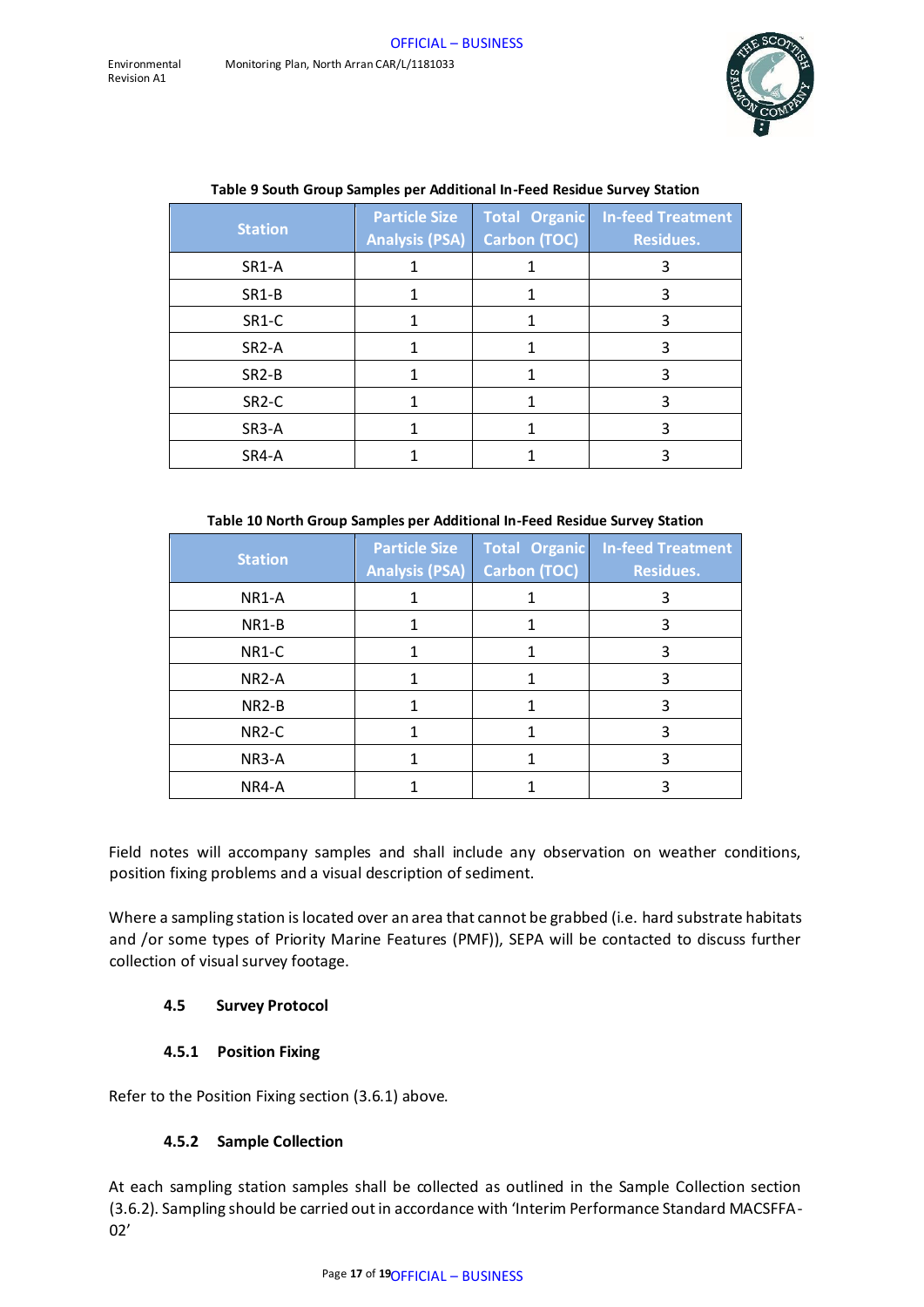![](_page_17_Picture_1.jpeg)

#### **4.5.3 Sample Labelling**

Refer to the Sample Labelling section (3.6.3) in the Benthic Monitoring Protocol above.

## **4.5.4 Sediment Characterisation Total Organic Carbon (TOC)**

As a minimum at each sampling location, one subsample of sediment shall be taken as a core to 5cm, and should be stored in an air tight container.

Samples shall be kept in a cool box until they can be frozen for later analysis. Samples will be frozen on the day of collection.

#### **4.5.5 Sediment Characterisation Particle Size Analysis (PSA)**

As a minimum at each sampling location, one subsample of sediment shall be collected using a corer to 5cm.

Samples shall be kept in a cool box until they can be frozen for later analysis. Samples will be frozen on the day of collection. Analysis will be by dry sieving laser granulometry.

#### **4.5.6 In-Feed Treatment Residues**

Three sediment cores shall be taken to a depth of 5 cm and kept as separate replicates.

Samples shall be kept in a glass container with a metal-foiled sealed lid.

Samples shall be kept in a cool box until they can be frozen for later analysis. Samples will be frozen on the day of collection

#### **5. Reporting**

#### **5.1 Analytical Laboratories**

All analytical laboratories shall be sufficiently accredited Copies of all accreditations shall be supplied to SEPA prior to analysis for reference. All relevant accreditations shall also be detailed in each benthic monitoring report

#### **5.2 Reporting**

The data and supporting documents shall be reported in the Site Specific Monitoring Template.

Completed survey cover sheets shall be submitted to SEPA within 14 days of the completion of survey with confirmation of the locations of stations sampled. This shall provide the local SEPA team time to identify if the operator has sampled at incorrect locations and advise if an additional survey will be required within the sampling window. If SEPA do not contact the operator it is assumed that the sampling locations have been accepted by SEPA.